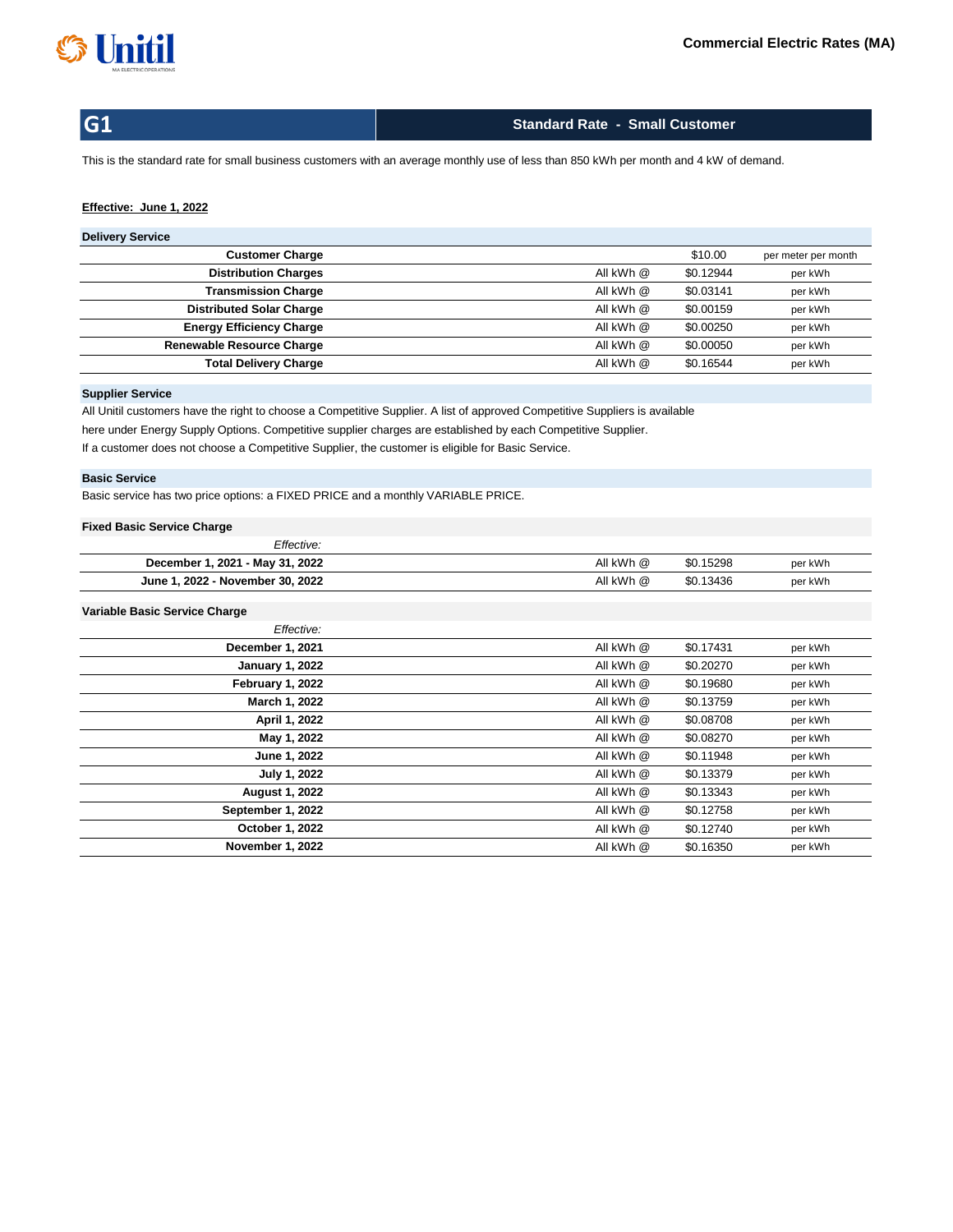

# **Standard Rate - Medium-sized Customer**

This is the standard rate for medium-sized business customers with average monthly use between 850-120,000 kWh per month or at least 4 kW of demand.

# **Effective: June 1, 2022**

# **Delivery Service**

| <b>Customer Charge</b>           |            | \$10.00   | per meter per month |
|----------------------------------|------------|-----------|---------------------|
| <b>Distribution Charges</b>      | All kWh @  | \$0.07468 | per kWh             |
|                                  | All kW $@$ | \$9.64    | per kW              |
| <b>Transmission Charge</b>       | All kWh @  | \$0.03141 | per kWh             |
| <b>Distributed Solar Charge</b>  | All kWh @  | \$0.00159 | per kWh             |
| <b>Energy Efficiency Charge</b>  | All kWh @  | \$0.00250 | per kWh             |
| <b>Renewable Resource Charge</b> | All kWh @  | \$0,00050 | per kWh             |
|                                  |            |           |                     |

## **Supplier Service**

All Unitil customers have the right to choose a Competitive Supplier. A list of approved Competitive Suppliers is available here under Energy Supply Options. Competitive supplier charges are established by each Competitive Supplier. If a customer does not choose a Competitive Supplier, the customer is eligible for Basic Service.

## **Basic Service**

Basic service has two price options: a FIXED PRICE and a monthly VARIABLE PRICE.

#### **Fixed Basic Service Charge**

| Effective:                       |           |           |         |
|----------------------------------|-----------|-----------|---------|
| December 1, 2021 - May 31, 2022  | All kWh @ | \$0.14081 | per kWh |
| June 1, 2022 - November 30, 2022 | All kWh @ | \$0.13276 | per kWh |

| Effective:             |           |           |         |
|------------------------|-----------|-----------|---------|
| December 1, 2021       | All kWh @ | \$0.16353 | per kWh |
| <b>January 1, 2022</b> | All kWh @ | \$0.19273 | per kWh |
| February 1, 2022       | All kWh @ | \$0.18576 | per kWh |
| March 1, 2022          | All kWh @ | \$0.11663 | per kWh |
| April 1, 2022          | All kWh @ | \$0.08453 | per kWh |
| May 1, 2022            | All kWh @ | \$0.07570 | per kWh |
| June 1, 2022           | All kWh @ | \$0.11343 | per kWh |
| July 1, 2022           | All kWh @ | \$0.13090 | per kWh |
| <b>August 1, 2022</b>  | All kWh @ | \$0.12947 | per kWh |
| September 1, 2022      | All kWh @ | \$0.12801 | per kWh |
| October 1, 2022        | All kWh @ | \$0.12598 | per kWh |
| November 1, 2022       | All kWh @ | \$0.16800 | per kWh |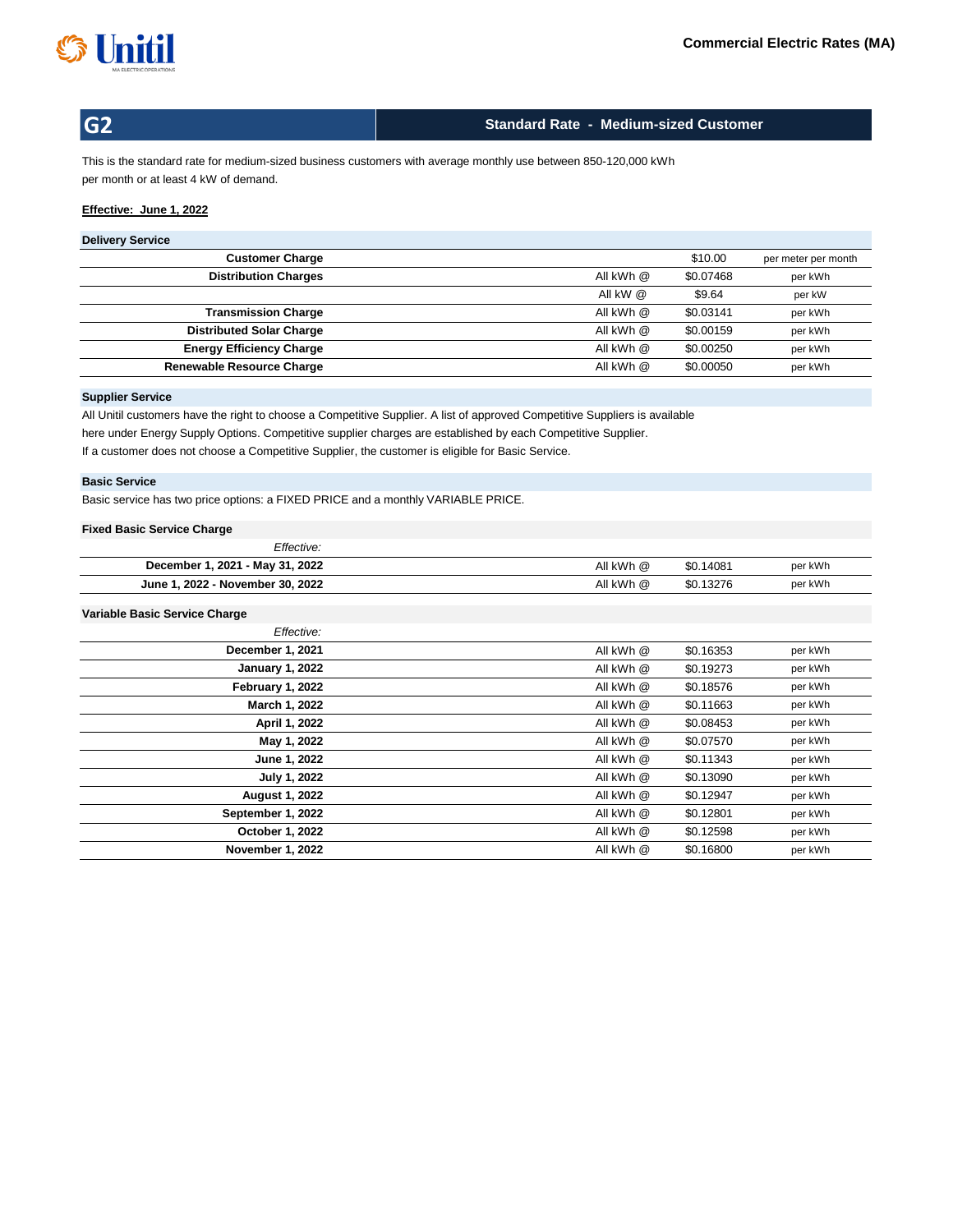

**Standard Rate - Large Customer**

This is the standard electric rate for large customers with average monthly usage of at least 120,000 kWh per month.

*Off peak hours are 10:00 p.m. to 10:00 a.m. during non-holiday weekdays and all hours on holidays, Saturdays and Sundays.*

## **Effective: June 1, 2022**

## **Delivery Service**

| <b>Customer Charge</b>           |                | \$300.00  | per meter per month |
|----------------------------------|----------------|-----------|---------------------|
| <b>Distribution Charges</b>      | On Peak kWh @  | \$0.04123 | per kWh             |
|                                  | Off Peak kWh @ | \$0.02640 | per kWh             |
|                                  | On Peak kVA @  | \$7.93    | per kVA             |
| <b>Transmission Charge</b>       | All kWh @      | \$0.02446 | per kWh             |
| <b>Distributed Solar Charge</b>  | All kWh @      | \$0.00054 | per kWh             |
| <b>Energy Efficiency Charge</b>  | All kWh @      | \$0.00250 | per kWh             |
| <b>Renewable Resource Charge</b> | All kWh @      | \$0.00050 | per kWh             |
|                                  |                |           |                     |

### **Supplier Service**

All Unitil customers have the right to choose a Competitive Supplier. A list of approved Competitive Suppliers is available here under Energy Supply Options. Competitive supplier charges are established by each Competitive Supplier. If a customer does not choose a Competitive Supplier, the customer is eligible for Basic Service.

### **Basic Service**

## **Variable Basic Service Charge (MARKET based\*)**

| Effective:               |           |               |         |
|--------------------------|-----------|---------------|---------|
| <b>November 24, 2021</b> | All kWh @ | \$0.12928     | per kWh |
| December 1, 2021         | All kWh @ | \$0.12576     | per kWh |
| <b>December 24, 2021</b> | All kWh @ | \$0.18558     | per kWh |
| <b>January 26, 2022</b>  | All kWh @ | \$0.18989     | per kWh |
| <b>February 24, 2022</b> | All kWh @ | \$0.12125     | per kWh |
| March 26, 2022           | All kWh @ | \$0.12132     | per kWh |
| April 26, 2022           | All kWh @ | \$0.12539     | per kWh |
| May 26, 2022             | All kWh @ | \$0.13390     | per kWh |
| June 25, 2022            | All kWh @ | <b>MARKET</b> | per kWh |
| July 27, 2022            | All kWh @ | <b>MARKET</b> | per kWh |
| <b>August 26, 2022</b>   | All kWh @ | <b>MARKET</b> | per kWh |
| September 27, 2022       | All kWh @ | <b>MARKET</b> | per kWh |
| October 26, 2022         | All kWh @ | <b>MARKET</b> | per kWh |

*\*Prices are not shown here because they are calculated at the end of the calendar month.*

[Click here](http://unitil.com/energy-for-businesses/electric-information/electric-rates/G3-basic-service-charges) *For more information on the G3 market variable rate*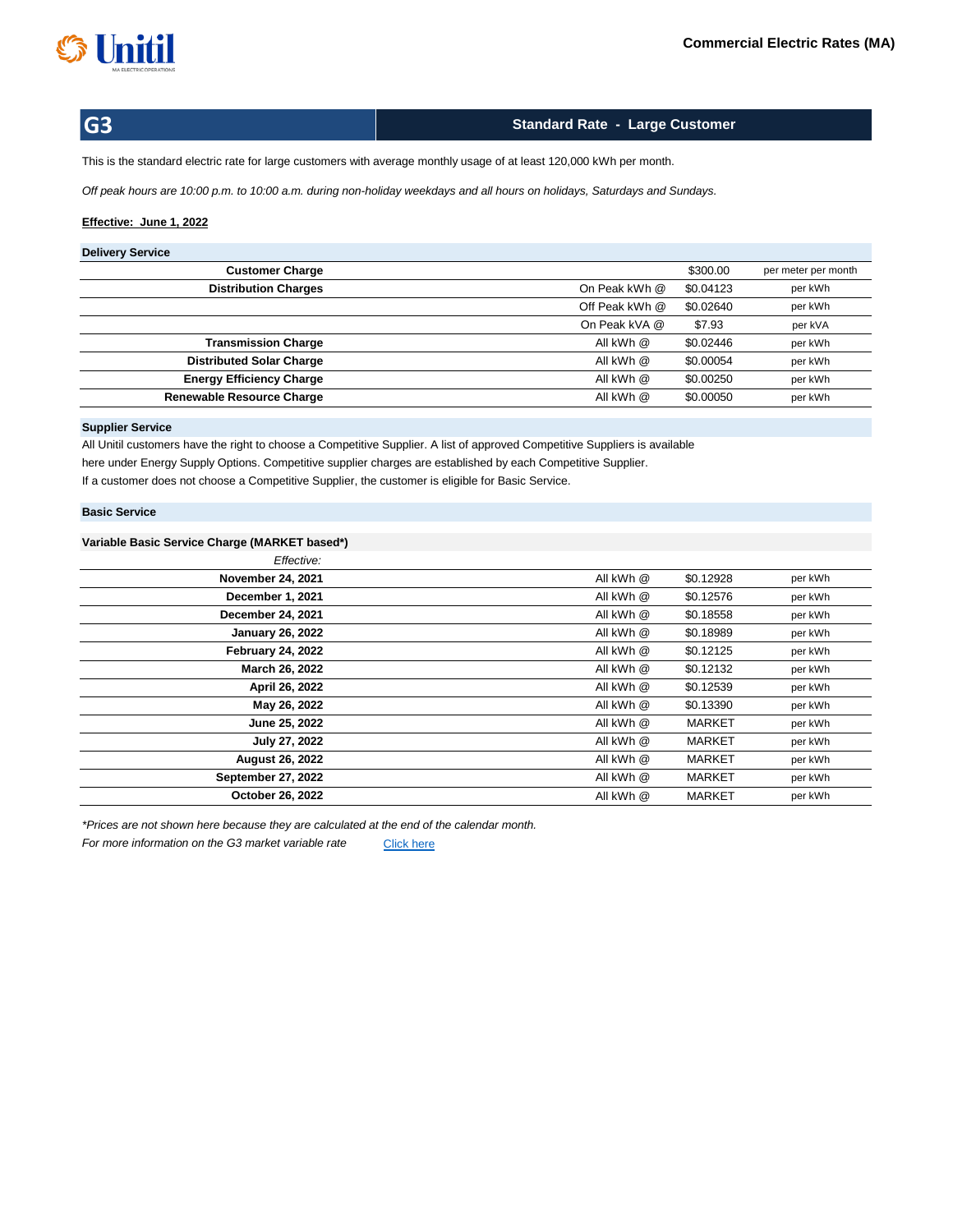

# **Optional Time-of-Use Rate - Medium-sized Customer**

This restricted/closed rate is for medium-sized business customers with average monthly usage of 850-120,000 kWh per month or above 4 kW of demand.

This restricted rate is not available to customers not already taking service under it as of August 1, 2011. It is not available for new service. This rate provides a lower price during off-peak periods and a higher price during on-peak periods.

*Off peak hours are 10:00 p.m. to 10:00 a.m. during non-holiday weekdays and all hours on holidays, Saturdays and Sundays.*

### **Effective: June 1, 2022**

## **Delivery Service**

| $50111011$ $5011100$             |                |           |                     |
|----------------------------------|----------------|-----------|---------------------|
| <b>Customer Charge</b>           |                | \$10.00   | per meter per month |
| <b>Distribution Charges</b>      | On Peak kWh @  | \$0.06145 | per kWh             |
|                                  | Off Peak kWh @ | \$0.05361 | per kWh             |
|                                  | On Peak kW @   | \$3.85    | per kW              |
| <b>Transmission Charge</b>       | All kWh @      | \$0.03141 | per kWh             |
| <b>Distributed Solar Charge</b>  | All kWh @      | \$0.00159 | per kWh             |
| <b>Energy Efficiency Charge</b>  | All kWh @      | \$0.00250 | per kWh             |
| <b>Renewable Resource Charge</b> | All kWh @      | \$0.00050 | per kWh             |
|                                  |                |           |                     |

#### **Supplier Service**

All Unitil customers have the right to choose a Competitive Supplier. A list of approved Competitive Suppliers is available here under Energy Supply Options. Competitive supplier charges are established by each Competitive Supplier.

If a customer does not choose a Competitive Supplier, the customer is eligible for Basic Service.

## **Basic Service**

Basic service has two price options: a FIXED PRICE and a monthly VARIABLE PRICE.

#### **Fixed Basic Service Charge**

| Effective:                       |           |           |         |
|----------------------------------|-----------|-----------|---------|
| December 1, 2021 - May 31, 2022  | All kWh @ | \$0.14081 | per kWh |
| June 1, 2022 - November 30, 2022 | All kWh @ | \$0.13276 | per kWh |

| Effective:              |           |           |         |
|-------------------------|-----------|-----------|---------|
| December 1, 2021        | All kWh @ | \$0.16353 | per kWh |
| <b>January 1, 2022</b>  | All kWh @ | \$0.19273 | per kWh |
| February 1, 2022        | All kWh @ | \$0.18576 | per kWh |
| March 1, 2022           | All kWh @ | \$0.11663 | per kWh |
| April 1, 2022           | All kWh @ | \$0.08453 | per kWh |
| May 1, 2022             | All kWh @ | \$0.07570 | per kWh |
| June 1, 2022            | All kWh @ | \$0.11343 | per kWh |
| July 1, 2022            | All kWh @ | \$0.13090 | per kWh |
| <b>August 1, 2022</b>   | All kWh @ | \$0.12947 | per kWh |
| September 1, 2022       | All kWh @ | \$0.12801 | per kWh |
| <b>October 1, 2022</b>  | All kWh @ | \$0.12598 | per kWh |
| <b>November 1, 2022</b> | All kWh @ | \$0.16800 | per kWh |
|                         |           |           |         |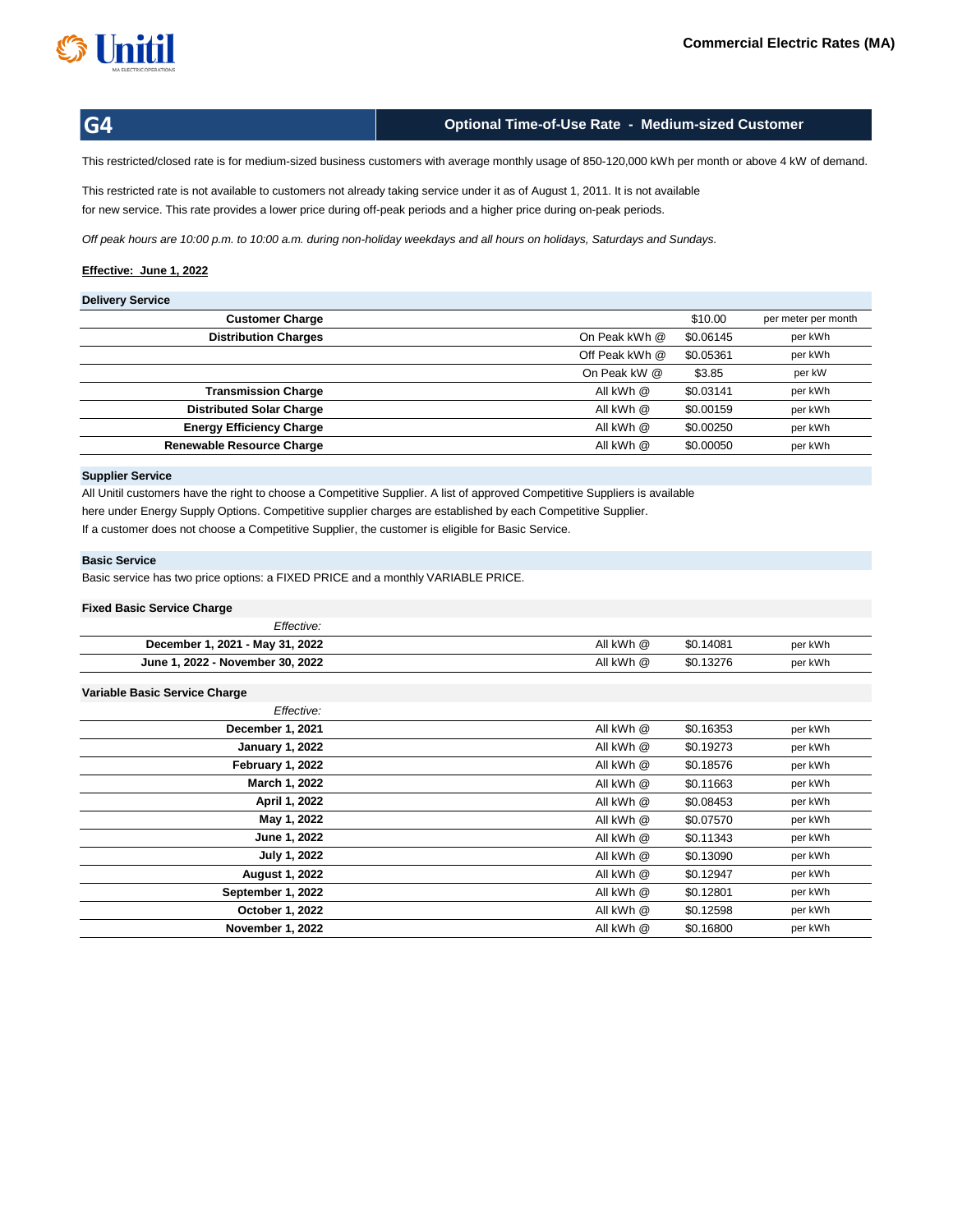

# **Water and/or Space Heating Rate**

This restricted rate is for customers' water and space heating usage. This rate is not available for new service.

### **Effective: June 1, 2022**

# **Delivery Service**

| <b>Customer Charge</b>           |           | \$0.00    | per meter per month |
|----------------------------------|-----------|-----------|---------------------|
| <b>Distribution Charges</b>      | All kWh @ | \$0.11098 | per kWh             |
| <b>Transmission Charge</b>       | All kWh @ | \$0.03141 | per kWh             |
| <b>Distributed Solar Charge</b>  | All kWh @ | \$0.00159 | per kWh             |
| <b>Energy Efficiency Charge</b>  | All kWh @ | \$0.00250 | per kWh             |
| <b>Renewable Resource Charge</b> | All kWh @ | \$0.00050 | per kWh             |
| <b>Total Delivery Charge</b>     | All kWh @ | \$0.14698 | per kWh             |
|                                  |           |           |                     |

## **Supplier Service**

All Unitil customers have the right to choose a Competitive Supplier. A list of approved Competitive Suppliers is available here under Energy Supply Options. Competitive supplier charges are established by each Competitive Supplier. If a customer does not choose a Competitive Supplier, the customer is eligible for Basic Service.

#### **Basic Service**

Basic service has two price options: a FIXED PRICE and a monthly VARIABLE PRICE.

## **Fixed Basic Service Charge**

| Effective:                       |           |           |         |
|----------------------------------|-----------|-----------|---------|
| December 1, 2021 - May 31, 2022  | All kWh @ | \$0.14081 | per kWh |
| June 1, 2022 - November 30, 2022 | All kWh @ | \$0.13276 | per kWh |

| Effective:             |           |           |         |
|------------------------|-----------|-----------|---------|
| December 1, 2021       | All kWh @ | \$0.16353 | per kWh |
| <b>January 1, 2022</b> | All kWh @ | \$0.19273 | per kWh |
| February 1, 2022       | All kWh @ | \$0.18576 | per kWh |
| March 1, 2022          | All kWh @ | \$0.11663 | per kWh |
| April 1, 2022          | All kWh @ | \$0.08453 | per kWh |
| May 1, 2022            | All kWh @ | \$0.07570 | per kWh |
| June 1, 2022           | All kWh @ | \$0.11343 | per kWh |
| July 1, 2022           | All kWh @ | \$0.13090 | per kWh |
| <b>August 1, 2022</b>  | All kWh @ | \$0.12947 | per kWh |
| September 1, 2022      | All kWh @ | \$0.12801 | per kWh |
| October 1, 2022        | All kWh @ | \$0.12598 | per kWh |
| November 1, 2022       | All kWh @ | \$0.16800 | per kWh |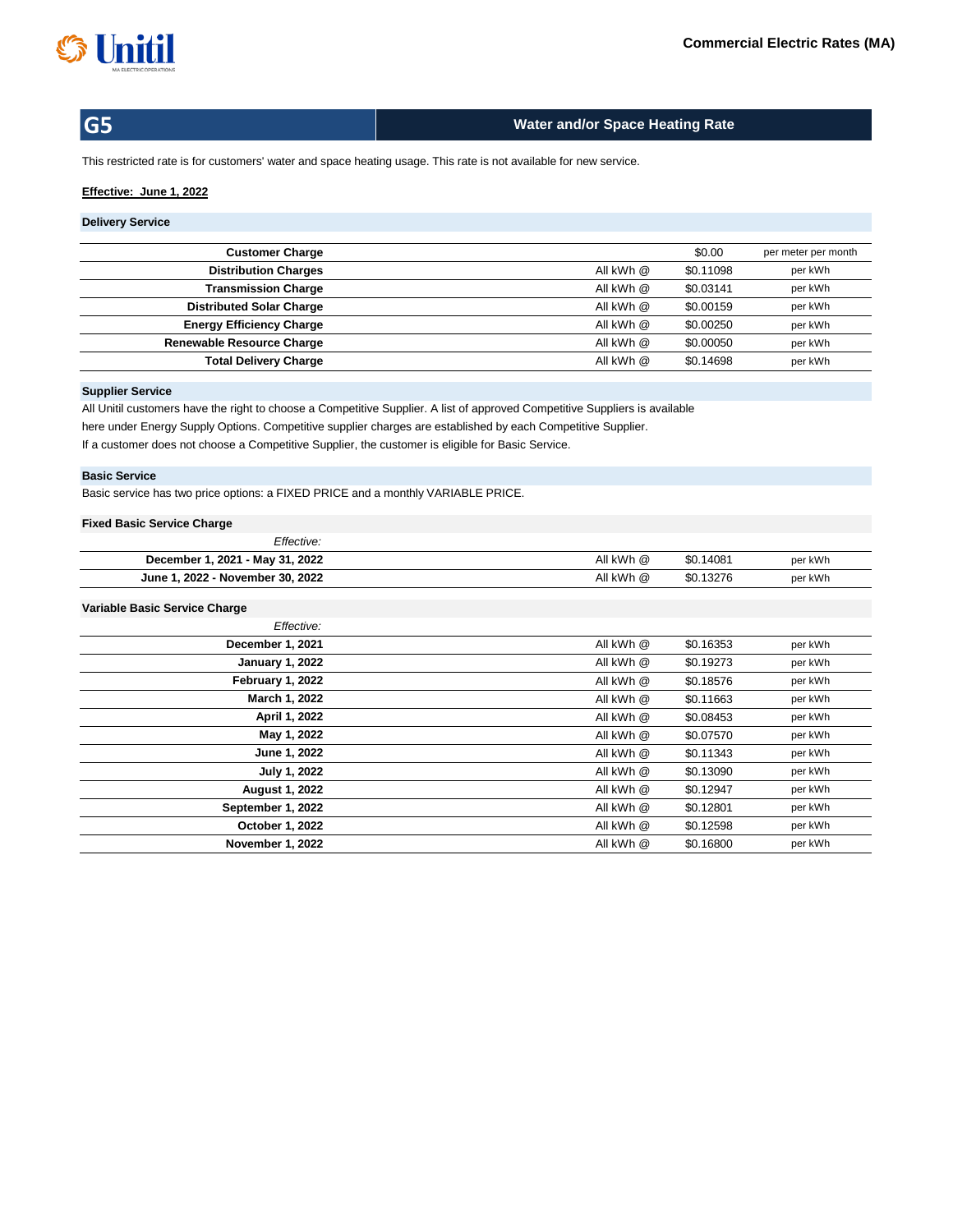

**OL**

**Outdoor Lighting (Company Owned & Customer Owned Equipment)**

Unitil's outdoor lighting rates for Company Owned Equipment and Customer Owned Equipment can be found on the Summary of Electric Service Rates.

For Current Outdoor Lighting Rates: See the Summary of Electric Service Rates Tariff Sheet. Current and future Basic Service rates are the same as those shown for GD-2 customers.

#### **Glossary of Terms & Definitions**

#### **Delivery Charges**

**Customer Charge:** A monthly fixed charge that recovers the cost of meter reading, equipment, maintenance, and customer services. The Customer Charge does not change when your electric use increases or decreases.

**Demand Charge** (business customers only)**:** The cost of providing distribution service to accommodate your largest electrical load.

**Distributed Solar Charge:** A charge that recovers the costs associated with the Solar Massachusetts Renewable Target Program. The goal of this state-wide program is to create a long-term sustainable solar incentive program that promotes cost-effective solar development in the Commonwealth.

**Distribution Charge:** This charge recovers the cost of delivering electricity through Unitil's distribution system to your premises. These charges are the operating and maintenance costs and the investment made in the Company's distribution system. For billing purposes, the Pension/PBOP Adjustment Factor, Energy Efficiency Reconciliation Factor, Net Metering Recovery Surcharge, Revenue Decoupling Adjustment Factor, Attorney General Consultant Expense Factor, Long-Term Renewable Contract Adjustment, Residential Assistance Adjustment Factor, Capital Cost Adjustment Factor, Solar Cost Adjustment Factor and the 2017 Tax Act Credit Factor are also included in the Distribution Charge.

**Transition Charge:** This charge recovers "deregulation" costs including stranded investments in generating plants and power contracts. The Basic Service Adjustment is also included in the Transition Charge.

**Transmission Charge:** This charge recovers the cost of transmitting bulk power over high voltage power lines from the generation source to Unitil's distribution system. The Transmission Charge is the sum of the Company's Internal Transmission Charge, Internal Transmission Service Cost Adjustment and External Transmission Charge.

**Energy Efficiency Charge:** A state-mandated charge that provides funds to Unitil to provide energy efficiency programs for all customers.

Renewable Resource Charge: A state-mandated charge that provides funds to the State for research and development of environmentally-clean power sources such as solar, wind, biomass and hydro.

#### **Supplier Service**

**Basic Service/Generation Charge:** This charge recovers the cost of power purchased by Unitil for your use including related administrative costs and bad debt. This charge includes the Basic Service Costs Adder. All Unitil customers have the option to purchase electricity supply from competitive suppliers. If you do not choose another supplier, you will continue to receive your electricity supply from Unitil's Basic Service. Basic Service has two price options: a fixed price option and a monthly variable price.

**Energy Charge:** The electricity supply charge established by your competitive supplier or municipality.

#### **More Electric Service Definitions**

**Attorney General Consultant Expense Factor:** This charge recovers expenses associated with consultants or experts retained by the Attorney General to assist with cases before the Massachusetts Department of Public Utilities Commission.

Basic Service Adjustment: This rate component is used to credit or charge any over or under recovery of Basic Service costs on an annual basis. The rate is added to the Transition Charge for billing and applies to all customers.

**Basic Service Costs Adder:** This charge includes the cost of working capital associated with supply costs, bad debt costs (uncollected costs associated with electric supply) and administrative costs associated with power procurement and regulatory compliance.

**Discount Rate Adjustment:** A revenue discount provided to low income residential customers under rate schedule RD-2.

**Energy Efficiency Reconciliation Factor:** This charge recovers additional funds to support expanded energy efficiency initiatives.

**External Transmission Charge:** The charge recovers the cost of delivering electricity from the generation company across the inter-state high voltage transmission system to the utility's local system.

**10% Farm Credit**: Customers who qualify as persons or corporations engaged in the business of agriculture or farming, as defined pursuant to section 1A of Chapter 128 of the General Laws, shall receive a credit of ten percent from the otherwise applicable rates. The credit shall be based on full delivery service rates plus the Basic Service rate, if applicable. The credit will be recalculated as required to maintain the ten percent discount from these rates as in effect from time to time.

**Internal Transmission Charge:** This charge recovers operating and maintenance costs and investment in the Company's local transmission system (e.g. poles, wires).